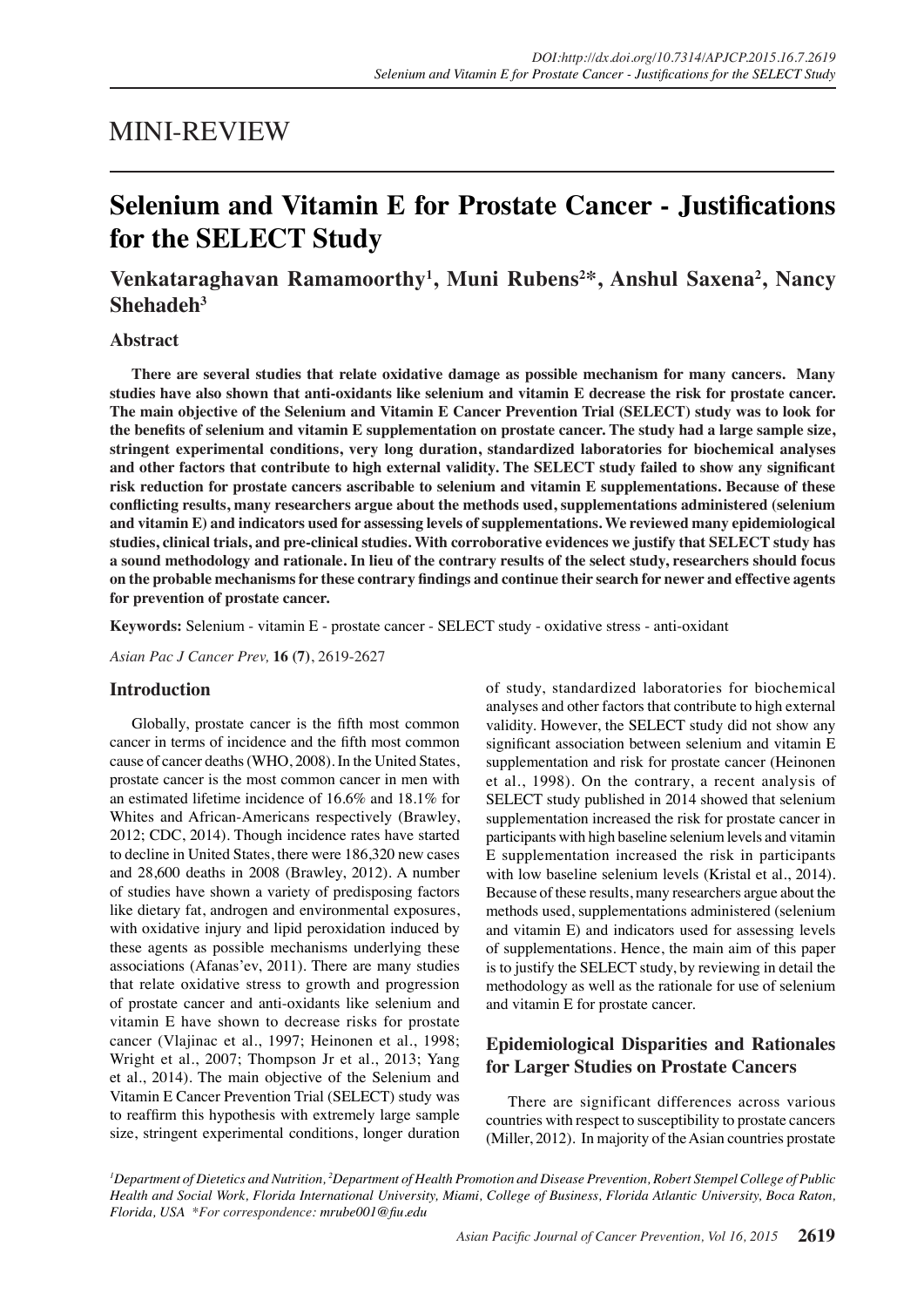cancer incidences are very low and are not considered a major health problem (Miller, 2012; Xia et al., 2012). In stark contrast to these countries, prostate cancer has been one of the leading causes of cancer deaths in majority of the western countries (Miller, 2012; Xia et al., 2012). Autopsy studies done in several countries have confirmed that 42-80 % of the male population have small foci of dormant prostate cancer without any clinical symptoms by eighty years of age (Venkateswaran and Klotz, 2010). In countries with higher incidence of prostate cancer these micro-foci appear to be more bulky with greater degree of malignant transformations (Sakr et al., 1998). Furthermore, in countries that have higher incidence of prostate cancer, these micro-foci are found in greater numbers and in multiple sites within the prostate gland (Sakr et al., 1998). There are many studies that investigated the status of these micro-foci in populations that have migrated from low incidence countries to high incidence countries (Muir et al., 1991; Shimizu et al., 1991). It is evident from these studies that migrant population form low incidence countries tend to develop more bulky and invasive lesions that tend to approach the ones found in high incidence countries, within a mean calculated stay of 5-6 years in high incidence countries (Sakr et al., 1998). Many studies have attributed these findings to changing dietary and lifestyles factors (Gupta-Elera et al., 2012). Thus, there is a need for larger studies to better understand the role of dietary and lifestyle factors for prostate cancer.

# **Role of Oxidative Stress in Malignant Transformation Process**

Reactive oxygen species (ROS) alter the rates of several biochemical processes within the cell predisposing towards malignant transformation. ROS are formed endogenously in non-deleterious amounts during normal cellular respiratory processes in the mitochondria. They are produced in large amounts by toxic injuries to the cell due to alcohol consumption, smoking, carcinogens, ionizing radiations, stress and other environmental factors. ROS damage cellular lipid membranes, nuclear DNA, mitochondrial DNA, lipid membranes of intracellular organelles and several other intracellular and extracellular components of the cell (Gupta-Elera et al., 2012).

Several animal studies have shown that fat intake and androgens increase the levels of biological oxidative stress, specifically in prostatic tissues (Meyer et al., 2005; Vykhovanets et al., 2011; Ide et al., 2012). In an observational study done among 650 healthy men aged 50 years and above, increased dietary fat intake was associated with decreased levels of glutathiones-transferase activity in prostatic tissues, indicating increased free radical mediated lipid peroxidation injuries. The byproducts of these peroxidation injuries were also found to aggravate the DNA damage (Meyer et al., 2005; Vykhovanets et al., 2011; Ide et al., 2012). In a study done in mice, it was also found that increased dietary fat and decreased antioxidant levels favored the growth of artificially implanted cancerous prostate tissue in apparently healthy mice. These cancerous tissues

were also successful in evading the host immune defense mechanisms in several of these experimental animals (Vykhovanets et al., 2011).

Ripple et al. (1999) through in-vitro studies demonstrated that androgens increase the levels of oxidative stress in human LNCaP prostate cancer cell lines (*in vitro* human prostate adenocarcinoma cells). Androgen mediated increased oxidative stress could be responsible for the differences found in the prostate specific oxidative damage levels between different races. African Americans have shown greater functional levels of genes that regulate the production, functions and metabolism of androgens than Caucasian males (Kheirandish and Chinegwundoh, 2011). African Americans have also shown greater levels of oxidative damages in their prostatic tissues than the Caucasian white population as shown by several cancer survey results (Kheirandish and Chinegwundoh, 2011). Hence, oxidative stress could be the common underlying mechanism for both dietary fat and androgen mediated increased incidence of prostate cancers. Secondary analysis done on data collected from Alpha-Tocopherol, Beta-Carotene Cancer Prevention (ATBC) study showed that vitamin E supplementation reduced the incidence of prostate cancers by 32 percent (Heinonen et al., 1998). Similarly, secondary analysis of Nutritional Prevention of Cancer (NPC) trails showed that selenium supplementations decreased the incidence of prostate cancers by 51 percent (Duffield-Lillico et al., 2003). These studies also support the role of oxidative stress as a possible mechanism for prostate cancer.

Figure 1 shows the antioxidant mechanism of selenium and vitamin E.



**Figure 1. Mechanism of Antioxidant Action of Selenium and Vitamin E. PUFA-Polyunsaturated fatty** acid; ROO-Organic peroxyl radical; ROOH-Organic peroxide; TR-S-Reduced thioredoxin (active); TRX-Oxidized thioredoxin; GSH-Reduced glutathione; GSSG-Oxidized glutathione: DHLA-Dihydro lipoic acid; E1-Glutathione-dependent dehydroascorbate reductase; E2-Superoxide dismutase; E3-Glutathione peroxidase; E4-Glutathione reductase; E5- Thioredoxin reductase; E6-Lipoamide dehydrogenase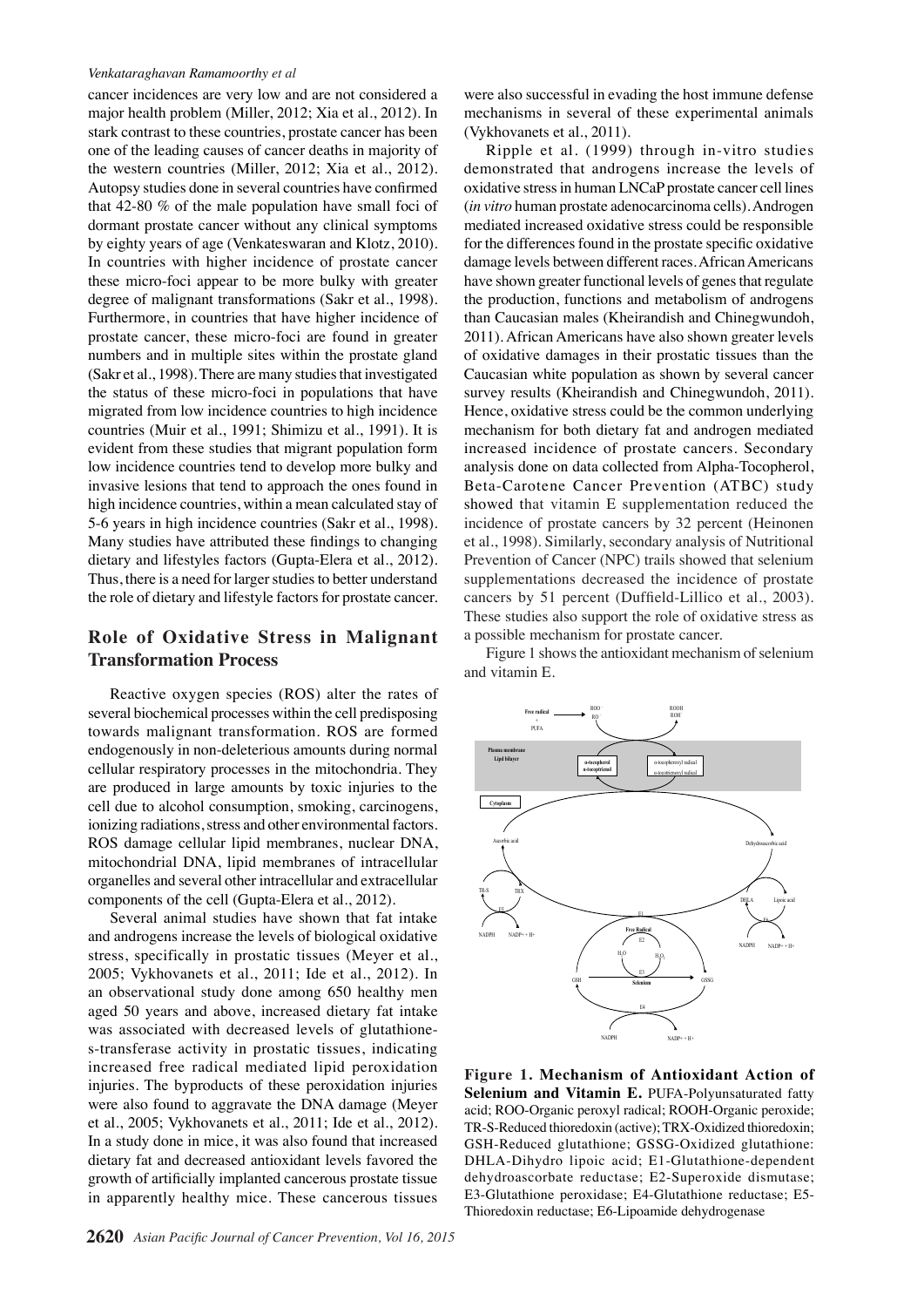# **SELECT Study**

The SELECT study is a phase III double blind placebo controlled clinical trial that investigated the associations between selenium, vitamin E and prostate cancer. A total of 35,533 healthy men were selected for the study. The initial selection criteria included a digital rectal examination not suspicious for prostate cancer and serum prostate specific antigen (PSA) levels ≤4 ng/ml. Age related eligibility criteria were 55 years and above for Caucasian men and 50 years and above for African American men (Klein et al., 2000). This difference in age related eligibility was to account for the greater age related risk among African American men (Powell et al., 1999). African American men have always had higher incidence and mortality due to prostate cancer compared to Caucasian men irrespective of their lifestyles and ethnic differences (Brawley, 2012).

Randomized allocation of study subjects to each of the four arms of the study (Selenium, Vitamin E, Selenium and Vitamin E, and Placebo) assured minimum selection bias. The study was planned for 12 years duration. The initial 5 years involved recruitment of study subjects all across United States, Canada and Puerto Rico. There were a total of 427 sites operating in the two countries. The remaining 7 years were used for interventional aspects of the study (Klein et al., 2000).

Subjects with history of bleeding disorders or on anticoagulant therapy were excluded from the study (Klein et al., 2000). Vitamin E is a powerful antithrombotic agent because it inhibits platelet aggregation (Kim et al., 2011). Studies have shown that vitamin E produces massive conformational changes in glycoprotein IIb/IIIa (Kim et al., 2011). Vitamin E also inhibited thrombin-induced phosphatidyl serine externalization required for platelet aggregation (Kim et al., 2011). Vitamin E produces marked increase in aminophospholipid translocase enzyme activity thereby inhibiting both internal and external coagulation cascades. This justifies the exclusion of participants with bleeding disorders and anti-coagulant therapy from the study.

Another inclusion criteria i.e., serum PSA <4 ng/ml needs additional justification (Klein et al., 2000). PSA as a marker for prostate cancer has been very useful in early identification and prompt treatment of prostate cancer. In a randomized study of 182,000 European men, the use of PSA as a screening tool significantly decreased prostate cancer related mortality rate by 20% when compared to the control group without any intervention (Schröder et al., 2009). In a study among 1,653 men aged 50 years and older, it was found that including serum PSA levels with rectal examination and ultrasonography significantly increased the chances of detecting prostate cancer (Catalona et al., 1991). In the same study, when these three measurements were individually compared for error rates, it was observed that serum PSA levels had the lowest error rate (Catalona et al., 1991). Irrespective of the advantages of PSA, prostate cancer has always been disreputed to be over diagnosed due to extreme sensitivity of this cancer screening tool (Catalona et al., 1991). In a study done by Roemeling et al. (2007), baseline PSA

screenings 'over predicted' prostate cancer by as much as 30% and successive screening after 4 years 'over predicted' by as much as 44 percent. Another study by Steyerberg et al. (Steyerberg et al., 2007) also showed that 49% of prostate cancers screened by PSA progressed to indolent or harmless cancers. The Prostate Cancer Prevention Trial (PCPT) study, which commenced in 1993 initially a set a cutoff of ≤4 ng/ml as an inclusion criteria for the study because PSA levels  $\leq$ 4 ng/ml were considered to be extremely low risk for prostate cancer (Thompson Jr et al., 2013). It is therefore justified that even in the SELECT study participants with ≤4 ng/ml of PSA were included in the study.

Selenium was supplemented in doses of 200μg/day as L-selenomethionine and vitamin E was supplemented in doses of 400 IU/day of dl-α tocopheryl acetate (Klein et al., 2000). Baseline visits were accompanied with blood draws and toenail samples. Participants were followed every 6 months with clinical examinations and relevant questionnaires for assessments of smoking, alcohol consumption and dietary habits. Participants who developed prostate cancer during the course of the study were also requested to undergo biopsies which were confirmed through Central Pathology Review Diagnostic Criteria. Adverse events associated with selenium and vitamin E supplementations were also recorded according to the guidelines established by National Cancer Institute (Klein et al., 2000).

The primary endpoint of the trial was diagnosis of prostate cancer based on Clinical Diagnostic Manual Criteria which included either a positive bone scan and PSA >50 ng/ml or a positive histological analysis of biopsied prostate specimen. The secondary endpoints were serum macro- and micronutrient changes with advancing stages of the disease, prostate cancer free survival rates, incidence of other cancers, cardiovascular events, and quality of life measures (Klein et al., 2000).

# **Rationale for Inclusion of Selenium and Choice of Supplementation in SELECT Study**

Selenium is a component of the glutathione peroxidase enzyme system and protects the body from the oxidative damages of the free radical products of normal respiratory pathway (Swanson et al., 1991). Selenium catalyzes the reduction of oxidative metabolites like lipid peroxides and superoxides that are byproducts of the mitochondrial respiratory pathways. It accomplishes this function by catalyzing 4 types of glutathione peroxidase enzymes which include cellular (GSHPx-1), gastrointestinal (GSHPx-2), plasma (GSHPx-3) and sperm nuclei (snGPx) (Swanson et al., 1991). A number of animal studies have demonstrated that selenium can activate various tumor suppressor genes like p53, VHL, APC and CD95 (Wu et al., 2011). In an *in vitro* study done on MRC-5 fibroblasts cell line, it was found that selenium was responsible for induction of apoptosis and senescence through activating ataxia telangiectasia mutated (ATM) dependent senescence response factors (Wu et al., 2011). In the same study it was also found that selenium arrests S and G2/M cell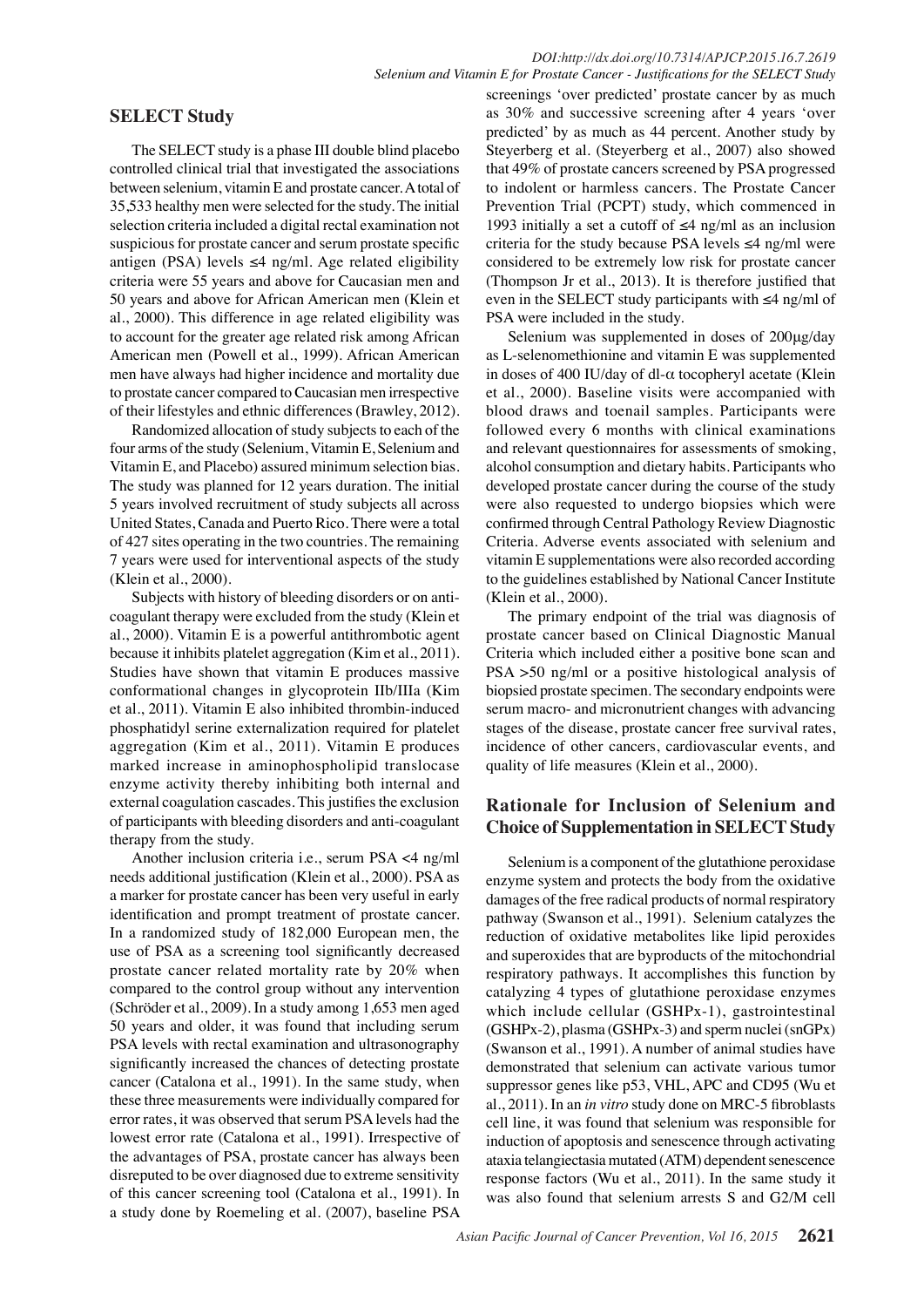cycle phases thereby preventing cancerous growth (Wu et al., 2011). In another study done on diethylnitrosoamine (DEN) induced Mouse Hepatocellular Carcinoma Cell lineages (MHCCL), administration of selenium produced beneficial effects by increasing the productions of antitumorigenic interleukin, TNF-α (Liu et al., 2012). In a study done on osteosarcoma cell lines, it was observed that administration of selenium in the form of methlyselenic acid (MSeA) was responsible for necrotic death of cells with mutations in Werner syndrome proteins (WSP). WSP act as a caretaker of the genome and mutations result in advanced aging and increased risk for many cancers (Cheng et al., 2012). Selenium is also involved in favorably modulating several epigenetic responses which include methylation of DNA, modification of histones and micro RNAs which collectively decrease the chances of the cell becoming malignant (Ho et al., 2011). Such protective effects of selenium have also been confirmed in normal cells. In an *in vitro* study done on normal lung fibroblasts and normal colon fibroblasts cell lineages, it was found that selenium administration at hemi-lethal doses induced cellular senescence through the expression of senescence associated beta-galactosidase and 5-bromo-2-deoxy uridine incorporation facilitation (Wu et al., 2010). Senescence is one of the early protective factors against tumorigenesis. Selenomethionine supplementation has also demonstrated a dose dependent growth inhibition of several human cancer cell lines like MCF-7/S breast carcinoma, DU-145 prostate cancer cells and UACC-375 melanoma (Redman et al., 1998). A number of mechanisms have been hypothesized for the anti-tumorigenic effects of selenium, of which potent antioxidant effects, inhibition of cellular proliferations, enhancement of immune functions and protective effects on DNA damage have gathered much scientific validation (Redman et al., 1998). All these supportive evidences unquestionably justify selenium as an ideal candidate to be tested for prevention of prostate cancer in SELECT study.

SELECT study's rationale for supplementation of selenium in the form of selenomethionine (organic form) is also well justified. A number of studies suggest that organic selenium supplementations have better absorption and tissue incorporation rates than synthetic forms (Levander, 1997). In a review published by Dodig and Cepelak (2004), organic forms of selenium like selenomethionine and high selenium yeast have been justified to be superior to inorganic forms like selenate and selenite due to better absorption, retention and assimilation profiles. Hence, failure of SELECT study to demonstrate any significant reduction in prostate cancer mortality and morbidity cannot be due to the choice of organic selenium. A Brazilian study done in 2011 strongly argues that food sources rich in selenium are always better than any supplemental form (Lemire et al., 2012). Though the superiority of selenium rich foods is scientifically established, SELECT study has managed to follow an intermediate step of supplementing organic selenium because of feasibility and ease of access. Supplementation of selenium rich food would have limited the feasible of the study.

# **Justification for Selenium Sufficiency Indicators**

In a review published by Levander (1997), plasma selenium levels and whole blood selenium levels were found to be better than serum selenium levels for measuring the adequacy of body selenium status. Serum selenium levels fairly predict selenium adequacy and become comparable to plasma or whole blood selenium after several adjustments (Levander, 1997). In spite of these shortcomings, SELECT study chose serum selenium levels as the marker of selenium status. This could be justified because of certain observations and associations found in other studies. Allen et al. (1999) in his review has observed that in majority of selenium supplementation studies, serum selenium levels fluctuate better than plasma or whole blood selenium, specifically when organic forms of selenium are supplemented or withdrawn. Selenomethionine supplemented in the SELECT study is an organic form of selenium. Fluctuations in serum selenium levels would increase the internal validity of the study because it would facilitate accurate estimation of circulating levels of administered supplement. Fluctuating levels also help measuring participant compliance through intermittent bio-adherence tests (Allan et al., 1999). Whole blood and plasma selenium levels remain stable for a long time irrespective of changes in supplementation dosages or forms. Several selenium depletion studies have shown that whole blood and plasma selenium concentration were not altered for weeks after extremely low selenium diets (Brown and Arthur, 2001).

Many other markers of selenium sufficiency have been recommended by different researchers. Erythrocyte and platelet selenium levels fluctuate more slowly than serum selenium levels and are useful marker for ultra-long effects of selenium supplementation (Neve, 1991). Decrease in erythrocyte and platelet selenium is associated with conditions like cancer cachexia, insufficient oral intake, short bowel syndrome and inadequate parental nutrition (Neve, 1991). Factors associated with prognosis and severity of the disease could be estimated through these markers. However, the primary endpoint of the SELECT study was incidence of prostate cancer confirmed by routine clinical care. Prognosis and severity of the disease were secondary endpoints.

Several studies recommend glutathione peroxidases 1 and 3 in platelets and plasma as better predictors of cellular uptakes and utilization of selenium. However, in a Chinese study done by Xia et al. (1989), it was observed that glutathione peroxidase activity is affected by a number of other factors like exposure to toxic elements, pro-oxidants, carcinogens, ionizing radiations, iron deficiency and strenuous physical activity which are not associated with selenium adequacy (Xia et al., 1989). It is thus justified that glutathione peroxidase level would not be appropriate in the SELECT study.

Additionally, toe nail samples were collected to look for toxic symptoms of hyper-supplementation in SELECT study. Toe nail selenium levels have been used in several large scale studies before SELECT study as a direct marker of selenium adequacy (Yoshizawa et al., 1998). For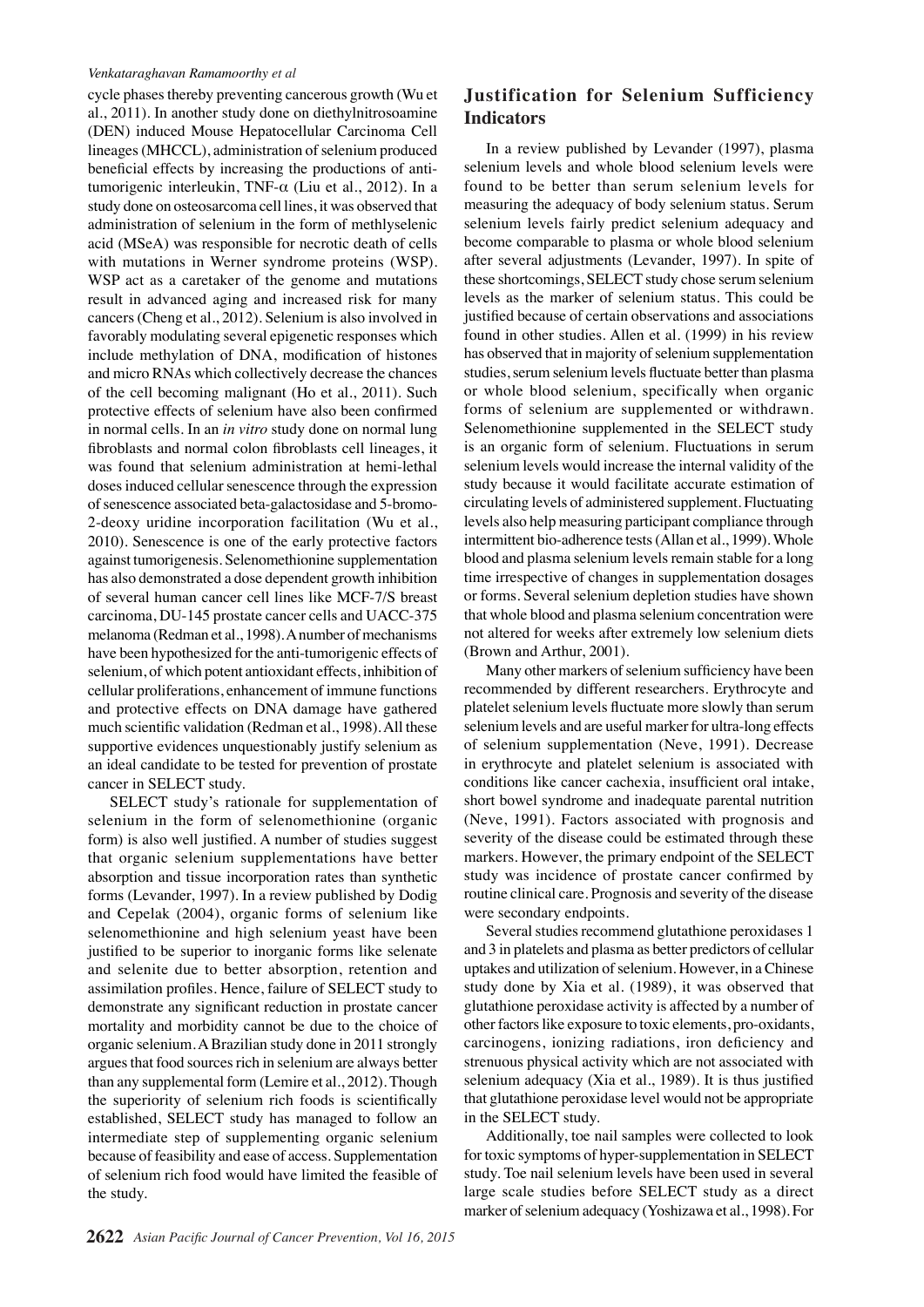example, in a randomized trial involving 51,529 patients from Boston, toenail selenium levels were used for associations between selenium sufficiency and advanced prostate cancer (Yoshizawa et al., 1998). The SELECT trial could have used toenail levels for the actual study rather than using it as an adjunct marker. However, there are other studies that show that toenails samples would be contaminated by cutters used to produce clippings. Furthermore, selenium levels in nail samples would be leached away by soaps and detergents and solvents used for hygienic purposes (He, 2011).

# **Rationale for Inclusion of Vitamin E in SELECT Study**

Vitamin E is a potent lipid soluble antioxidant and primarily functions by dissolving in the cellular lipid bilayer. It functions by scavenging free radicals and thus preventing lipid peroxidation of biological membranes (Laranjinha et al., 1995). It actively reduces highly toxic free radicles, like hydroxyl ions, superoxide ions, lipid peroxyl groups, hydroperoxyl groups, and nitrates. It protects the biological membranes from leaking due to gaps produced by these toxic agents (Burton, 1994). A number of studies have demonstrated the cancer protective effects of Vitamin E. In a study done in androgen independent human prostate PC-3 tumor cell lines, administration of both  $α$ -and γ-tocopherols were associated with marked decrease in Cyclin D1 and Cyclin E levels. Vitamin E supplementation also resulted in upregulation and increased activity of trans-glutaminase-2 (TG-2) (Torricelli et al., 2013). Decrease in Cyclin D1 and E and increased TG-2 indicate decreased cellular proliferation, arrested cell cycle progression, stabilization of cell cycle in the metaphase and thereby lesser chances of uncontrolled proliferations (Torricelli et al., 2013). Vitamin E thus facilitates differentiation and arrest of various undifferentiated cancer cell lines thereby preventing unwanted cellular growth and multiplication cycles.

ROS activity in the body can be fairly measured through serum lipid peroxidation product levels. In an observational study done amongst 24 colorectal patient and 24 healthy volunteers, it was found that decreased levels of plasma vitamin E was associated with increased levels of serum lipid peroxidation products (Bhagat et al., 2011). This finding was more pronounced in cancer patients than in the healthy volunteers. Protection from ROS can be the central mechanism for the anticancer potentials of vitamin E. A study done among Australian men showed that tocotirenols (vitamin E with enol groups) were as effective as tocopherols when tested for a number of anti-cancer functions (Ling et al., 2012). Tocotrienols administration showed decreasing levels of serum lipid peroxidases, and thereby lowered oxidative damage. Tocotrienol supplementation also showed the upregulation of pro-apoptotic genes like BAX and CD40L (Ling et al., 2012). A number of other cancer protective responses of vitamin E like inhibition of epithelial to mesenchymal transformations and down regulation of

*Selenium and Vitamin E for Prostate Cancer - Justifications for the SELECT Study* vascular endothelial growth factors and tumor angiogenic factors and decreased stem cell proliferating factors were also found in this study (Ling et al., 2012). In an observational study done amongst 33 patients with oral cancers due to tobacco smoking in Nigeria, it was observed that serum vitamin E levels were significantly lower in patients having oral cancers compared to the general population (Lawal et al., 2012). The study also found that low serum levels of vitamin E increased the predicted risk for oral caners by 5.6 times (Lawal et al., 2012). In a study done among 103 cervical cancer patients in Mexico, it was observed that patients with increasing disease severity had worsening levels of vitamin E and other anti-oxidant sufficiency scores (Fuchs-Tarlovsky et al., 2010). The vitamin E supplemented groups also showed significant reduction in oxidative stress variables like malondialdehyde (MDA), free carbonyls, dityrosines, and carbonyl/protein rate when compared to the nonsupplemented groups (Fuchs-Tarlovsky et al., 2010). These findings justify the need for inclusion of vitamin E in SELECT study.

# **Rationale for Vitamin E Sufficiency Indicators**

The SELECT trial uses serum  $\alpha$ -tocopherol levels for estimating vitamin E sufficiency (Klein et al., 2000). Behrens et al. (Behrens et al., 1982) had demonstrated that 90% of the functional vitamin E in the body is in α-tocopherol form and serum levels adequately reflect nutritional status. Horwitt (1960) further demonstrated that there was a linear increase in serum  $\alpha$ -tocopherol levels with supplementation of any form of vitamin E. The SELECT study administered Vitamin E (dl- $\alpha$ ) tocopheryl acetate) in doses of 400 IU/day which is less than half the tolerable upper intake of 1000 IU/day. This was well beyond the recommended levels of 22.4-28.4 IU/day (NIH, 2013). In a study done by Farrel and Bieri (Farrell and Bieri, 1975), very high doses of 100 to 800 IU/day did not produce any visible adverse outcomes in a cohort of 28 participants. A number of trials designed to study the effects of vitamin E on cardiovascular and neurodegnerative disorders used supplementations as high as 660 IU/day (Morris et al., 1998; Wen et al., 1999). The preliminaries of the SELECT study used this rationale while deciding about the supplementation strategies. Analysis of these preliminaries also showed encouraging results. Though these results cannot justify such high levels of supplementation in SELECT study, it also cannot be criticized because investigators did not have evidences against the effects of such high levels of supplementation.

Many researchers argue that other markers of vitamin E sufficiency are better than serum α-tocopherol. For example, serum α-tocopherol/cholesterol ratio takes into consideration the serum lipid levels and thereby more accurately measures vitamin E status (Ford and Sowell, 1999). Many studies have documented an inverse association between serum vitamin E levels and serum cholesterol levels. For example, in a secondary analysis done on NHANES III data, Ford and Sowell (1999) has shown that serum cholesterol significantly and negatively predicted serum vitamin E levels. However, serum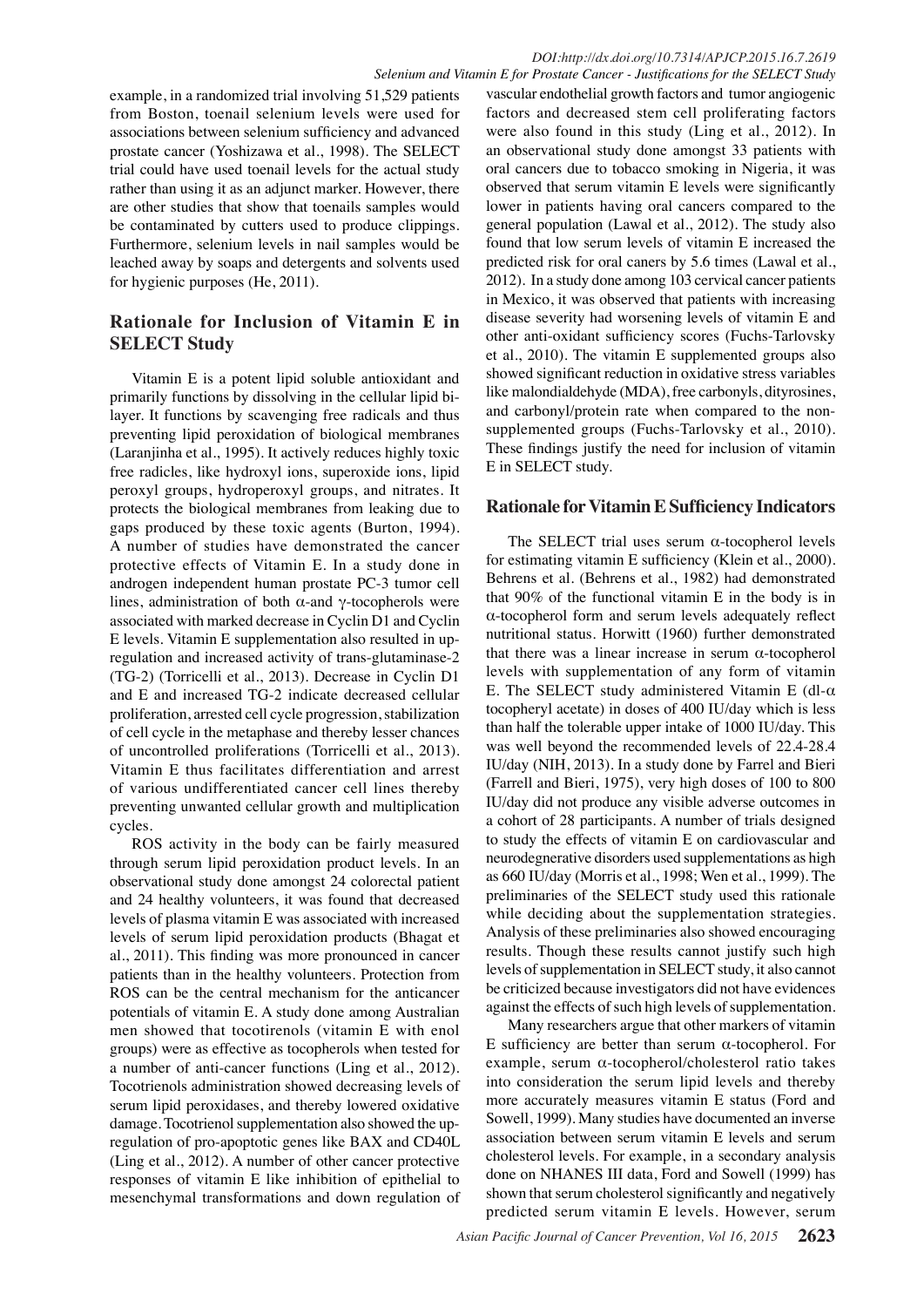# **Table 1. Selected Studies of Selenium, Vitamin E and Prostate Cancer**

| Study                                          | Country                                      | Sample<br>size               | Age group<br>(years)                            | Antioxidant                                                                                                                                               | Result                                                                                                                                              |          |
|------------------------------------------------|----------------------------------------------|------------------------------|-------------------------------------------------|-----------------------------------------------------------------------------------------------------------------------------------------------------------|-----------------------------------------------------------------------------------------------------------------------------------------------------|----------|
| Lonn et al.<br>(2005)                          | International                                | 4,732                        | $\geq 55$                                       | Vitamin E (400 IU/d)                                                                                                                                      | No effect<br>Relative Risk 0.98 (0.76-1.26)                                                                                                         |          |
| Klein et al.<br>(2011)                         | United States,<br>Canada, and<br>Puerto Rico | 35,533                       | $\geq 55$                                       | Selenium $(200 \mu g/d)$ from L-<br>selenomethionine)<br>Vitamin E (400 IU/d of all                                                                       | No effect<br>Hazard ratio 1.09 (0.93-1.27)<br>No effect                                                                                             |          |
| Heinonen et al.<br>(1998)                      | Finland                                      | 29,133                       | 50-69                                           | rac-α-tocopheryl acetate)<br>$\alpha$ -tocopherol (50 mg/d)                                                                                               | Hazard ratio 1.05 (0.89-1.22)<br>32% decrease in the incidence of<br>prostate cancer; 41% decrease i <b>100.0</b><br>mortality from prostate cancer |          |
| Gaziano et al.<br>(2009)                       | <b>USA</b>                                   | 14,641                       | $\geq 50$                                       | Vitamin E (400 IU/d)                                                                                                                                      | No effect<br>Hazard ratio 0.97 (0.85-1.09)                                                                                                          |          |
| Hartman et al.<br>(1998)                       | Finland                                      | 29,133                       | 50-69                                           | $\alpha$ -tocopherol (50 mg/d)                                                                                                                            | No effect<br>Relative Risk 1.12 (0.80-1.57)                                                                                                         | 75.0     |
|                                                |                                              |                              |                                                 | Selenium                                                                                                                                                  | No effect<br>Relative Risk 1.36 (0.98-1.90)                                                                                                         |          |
| Weinstein et al.<br>(2007)                     | Finland                                      | 29,133                       | 50-69                                           | $\alpha$ -tocopherol (50 mg/d)                                                                                                                            | Decreased risk<br>Relative Risk 0.80 (0.66-0.96)                                                                                                    | 50.0     |
| Rodriguez et al.<br>(2004)                     | <b>USA</b>                                   | 72,704                       | 50-74                                           | Vitamin E (400 IU/d)                                                                                                                                      | No effect<br>Relative Risk 1.00 (0.93-1.07)                                                                                                         | 25.0     |
| Schuurman et al.<br>(2001)                     | Netherlands                                  | 58,279                       | 55-69                                           | Dietary Vitamin E                                                                                                                                         | No effect<br>Relative Risk 0.94 (0.68-1.29)                                                                                                         |          |
| Wright et al.<br>(2007)                        | <b>USA</b>                                   | 295,344                      | 50-71                                           | Dietary and supplemental<br>$\gamma$ -tocopherol                                                                                                          | Decreased risk<br>RR 0.68 (0.56-0.84)                                                                                                               |          |
| Virtamo et al.<br>(2003)                       | Finland                                      | 29,133                       | 50-69                                           | $\alpha$ -tocopherol (50 mg/d)                                                                                                                            | No effect<br>Relative Risk 0.88 (0.76-1.03)                                                                                                         | $\bf{0}$ |
| Kirsh et al.<br>(2003)                         | <b>USA</b>                                   | 29,361                       | 55-74                                           | Vitamin E (400 IU/d)                                                                                                                                      | No effect<br>Relative Risk 0.97 (0.83-1.13)                                                                                                         |          |
| Vlajinac, et al.<br>(1997)                     | Serbia                                       | Cases-101<br>Control-202     | Cases-70.5<br>Control-71.5                      | Dietary $\alpha$ -tocopherol                                                                                                                              | Protective effect<br>OR 0.15 (0.05-0.53)                                                                                                            |          |
| Deneo-Pellegrini<br>et al. (1999)              | Uruguay                                      | Cases-175<br>Control-233     | 40-89                                           | Dietary Vitamin E                                                                                                                                         | No effect<br>OR 0.60 (0.30-1.10)                                                                                                                    |          |
| Bidoli et al.<br>(2009)                        | Italy                                        | Cases-1,294<br>Control-1,451 | 46-74                                           | Dietary Vitamin E                                                                                                                                         | Protective effect<br>OR 0.78 (0.58-0.96)                                                                                                            |          |
| Hodge et al.<br>(2004)                         | Australia                                    | Cases-858<br>Control-905     | <70                                             | Dietary Vitamin E                                                                                                                                         | No effect<br>OR 1.0 (0.8-1.4)                                                                                                                       |          |
| McCann et al.<br>(2005)                        | <b>USA</b>                                   | Cases-433<br>Control-538     | >65                                             | Dietary Vitamin E                                                                                                                                         | No effect<br>OR 1.08 (0.68-1.71)                                                                                                                    |          |
| Duffield-Lillico<br>et al. (2003)              | <b>USA</b>                                   | 1,312                        | Exp.-64.9±8.8<br>Cont.- $63.7+9.4$<br>(Mean±SD) | Selenium-200 $\mu$ g/day<br>(high-selenium yeast)                                                                                                         | No effect<br>Hazard ratio 0.48 (0.28-0.80)                                                                                                          |          |
| Algotar et al.<br>(2012)                       | <b>USA</b>                                   | 699                          | < 80                                            | Selenized yeast (200 $\mu$ g/d)                                                                                                                           | No effect<br>Hazard ratio 0.94 (0.52-1.70)                                                                                                          |          |
|                                                |                                              |                              |                                                 | Selenized yeast (400 $\mu$ g/d)                                                                                                                           | No effect<br>Hazard ratio 0.90 (0.48-1.70)                                                                                                          |          |
| West et al.<br>(1991)                          | <b>USA</b>                                   | Cases-358<br>Control-679     | 45-74                                           | Dietary selenium                                                                                                                                          | No effect<br>OR 1.6 (1.00-2.80)                                                                                                                     |          |
| Marshall et al.<br>(2011)                      | <b>USA</b>                                   | 423                          | $\geq 40$                                       | Selenomethionine 200 $\mu$ g/d                                                                                                                            | No effect<br>Relative Risk 0.82 (0.40-1.69)                                                                                                         |          |
| Meyer et al.<br>(2005)                         | France                                       | 5,141                        | $Exp.-51.3±4.6$<br>Cont.- $51.3\pm4.7$          | $\alpha$ -tocopherol (30 mg/d)                                                                                                                            | No effect<br>Hazard ratio 1.00 (0.56-1.31)                                                                                                          |          |
|                                                |                                              |                              | $(Mean \pm SD)$                                 | Selenium-100 $\mu$ g/day                                                                                                                                  | No effect<br>Hazard ratio 1.00 (0.69-1.51)                                                                                                          |          |
| <b>Heart Protection</b><br>Study Collaborative | UK                                           | 20,536                       | 40-80                                           | Vitamin E $(600 \text{ mg/d})$                                                                                                                            | No effect                                                                                                                                           |          |
| Group (2002)<br>Fleshner et al.<br>(2011)      | Canada                                       | 303                          | $Exp.-62.5$<br>Cont.-63.1                       | Vitamin E (800 IU/d)                                                                                                                                      | No effect<br>Hazard ratio 1.03 (0.67-1.60)                                                                                                          |          |
| Kristal et al.<br>(2014)                       | <b>USA</b>                                   | Cases-1,739<br>Control-3,117 | (Mean)<br>$\geq 50$                             | Selenium-200 $\mu$ g/day<br>Selenium (200 µg/d from<br>L-selenomethionine)<br>Vitamin E (400 IU/d of all<br>$rac{-\alpha - t \text{ocopheryl acetate}}{}$ | Increased risk<br>Hazard ratio 1.91 (1.20-3.05)<br>No effect<br>Hazard ratio 0.90 (0.60-1.36)                                                       |          |

**20.3 6.3 10.1**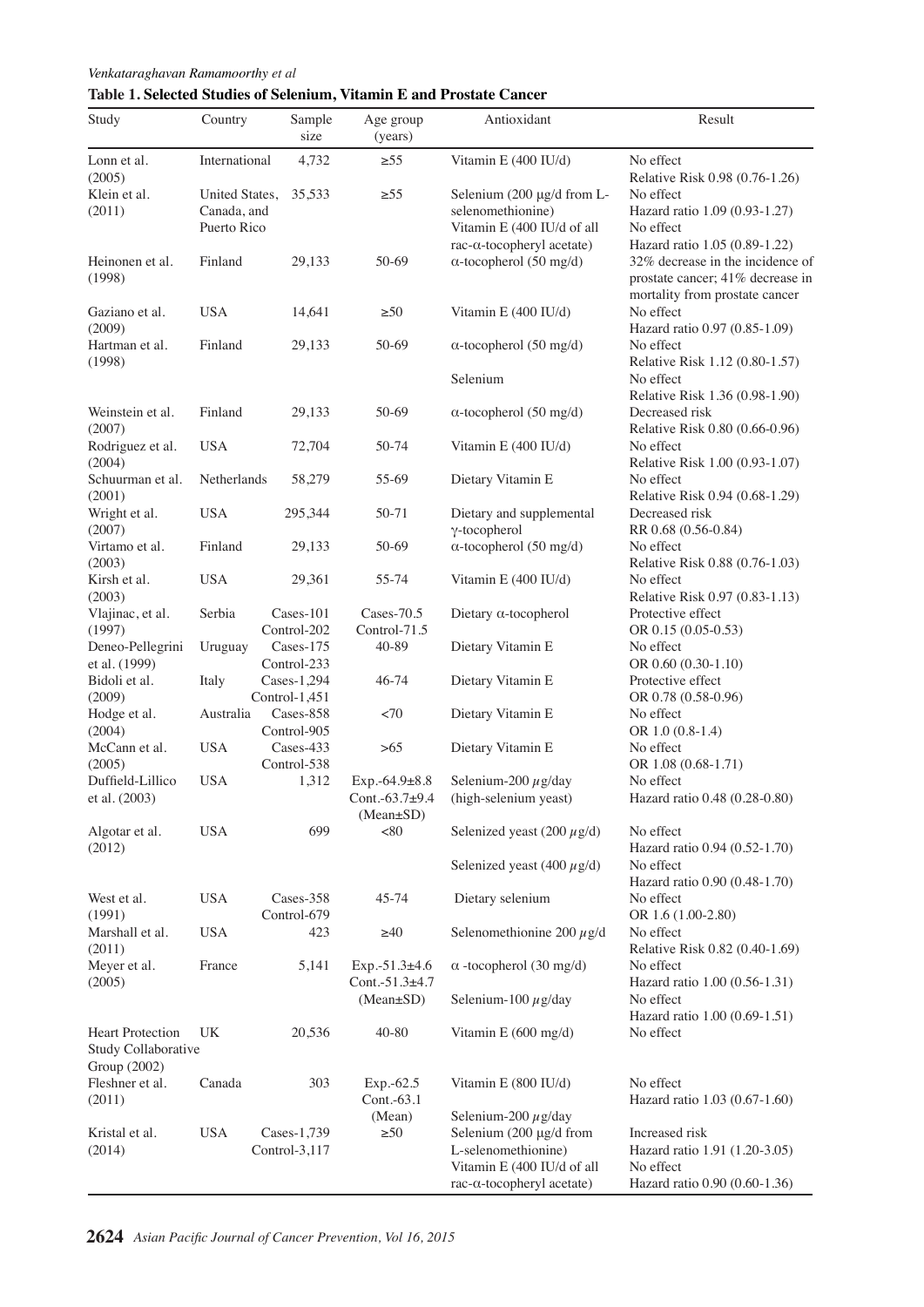cholesterol levels vary between different age groups, ethnicities, dietary and life style factors and other health related conditions. These differences in cholesterol levels would have compromised the internal validity of the study. Another study done by Vatassery et al. (Vatassery et al., 1983) recommends platelet  $\alpha$ -tocopherol levels to be more predictive than serum  $\alpha$ -tocopherols or serum α-tocopherol/cholesterol ratio because it did not fluctuate with changing plasma lipid levels. Nevertheless, platelet α-tocopherol levels do not reflect fluctuations with skipped supplementations and estimation of compliance would be difficult with this measure.

Table 1 shows selected studies of selenium, vitamin E and prostate cancer (West et al., 1991; Vlajinac et al., 1997; Hartman et al., 1998; Heinonen et al., 1998; Deneo-Pellegrini et al., 1999; Group, 2002; Schuurman et al., 2002; Duffield-Lillico et al., 2003; Virtamo et al., 2003; Hodge et al., 2004; Rodriguez et al., 2004; Lonn et al., 2005; McCann et al., 2005; Meyer et al., 2005; Kirsh et al., 2006; Weinstein et al., 2007; Wright et al., 2007; Bidoli et al., 2009; Gaziano et al., 2009; Fleshner et al., 2011; Klein et al., 2011; Marshall et al., 2011; Algotar et al., 2013; Kristal et al., 2014).

## **Conclusion**

The SELECT study failed to show any significant risk reduction for prostate cancers ascribable to selenium and vitamin E supplementations. Since the results were contrary to the rationales used for the study, the methodologies used in SELECT study have been argued by many researchers. However, based on the evidences from many epidemiological studies, clinical trials, and pre-clinical studies reviewed here, we can corroborate that SELECT study is a valuable clinical trial with sound methodology. In lieu of the contrary results of the select study, researchers should focus on the probable mechanisms behind these findings and continue their search for newer and effective agents for prevention of prostate cancer.

### **Acknowledgements**

Authors would like to thank Dr. Marinna Baum and Dr. Adriana Campa for their valuable comments and suggestions. Publication of this article was funded in part by Florida International University Open Access Publishing Fund.

# **References**

Afanas'ev I (2011). Reactive oxygen species signaling in cancer: comparison with aging. *Aging Disease*, **2**, 219.

- Algotar AM, Stratton MS, Ahmann F, et al (2013). Phase 3 clinical trial investigating the effect of selenium supplementation in men at high-risk for prostate cancer. *Prostate*, **73**, 328-35.
- Allan CB, Lacourciere GM, Stadtman TC (1999). Responsiveness of selenoproteins to dietary selenium 1, 2. *Ann Review Nutrit*, **19**, 1-16.
- Behrens W, Thompson J, Madere R (1982). Distribution of alpha-tocopherol in human plasma lipoproteins. *Am J Clin Nutrit*, **35**, 691-6.
- Bhagat SS, Ghone RA, Suryakar AN, et al (2011). Lipid peroxidation and antioxidant vitamin status in colorectal cancer patients. *Indian J Physiol Pharmacol*, **55**, 72-6.
- Bidoli E, Talamini R, Zucchetto A, et al (2009). Dietary vitamins E and C and prostate cancer risk. *Acta Oncologica*, **48**, 890-4.
- Brawley OW (2012). Prostate cancer epidemiology in the United States. *World J Urol*, **30**, 195-200.
- Brown K, Arthur J (2001). Selenium, selenoproteins and human health: a review. *Public Health Nutrit*, **4**, 593-9.
- Burton GW (1994). Vitamin E: molecular and biological function. *Proceedings Nutrit Soc*, **53**, 251-62.
- Catalona WJ, Smith DS, Ratliff TL, et al (1991). Measurement of prostate-specific antigen in serum as a screening test for prostate cancer. *New Engl J Med*, **324**, 1156-61.
- CDC. 2014. Cancer Prevention and Control [Online]. Available: http://www.cdc.gov/cancer/dcpc/data/men.htm [Accessed October 12 2014].
- Cheng W-H, Wu RT, Wu M, et al (2012). Targeting werner syndrome protein sensitizes U-2 OS osteosarcoma cells to selenium-induced DNA damage response and necrotic death. *Biochem Biophys Res Comm*, **420**, 24-8.
- Deneo-Pellegrini H, De Stefani E, Ronco A, et al (1999). Foods, nutrients and prostate cancer: a case-control study in Uruguay. *Br J Cancer*, **80**, 591.
- Dodig S, Cepelak I (2004). The facts and controversies about selenium. *Acta Pharm*, **54**, 261-76.
- Duffield-Lillico A, Dalkin B, Reid M, et al (2003). Selenium supplementation, baseline plasma selenium status and incidence of prostate cancer: an analysis of the complete treatment period of the nutritional prevention of cancer trial. *BJU International*, **91**, 608-12.
- Farrell PM, Bieri JG (1975). Megavitamin E supplementation in man. *Am J Clin Nutr*, **28**, 1381-6.
- Fleshner NE, Kapusta L, Donnelly B, et al (2011). Progression from high-grade prostatic intraepithelial neoplasia to cancer: a randomized trial of combination vitamin-E, soy, and selenium. *J Clin Oncol*, **29**, 2386-90.
- Ford ES, Sowell A (1999). Serun α-Tecopherol status in the United States population: findings from the third national health and nutrition examination survey. *Am J Epidemiol*, **150**, 290-300.
- Fuchs-Tarlovsky V, Bejarano-Rosales M, Gutierrez-Salmean G, et al (2010). [Effect of antioxidant supplementation over oxidative stress and quality of life in cervical cancer]. *Nutricion Hospitalaria*, **26**, 819-26.
- Gaziano JM, Glynn RJ, Christen WG, et al (2009). Vitamins E and C in the prevention of prostate and total cancer in men: the physicians' health study II randomized controlled trial. *JAMA*, **301**, 52-62.
- Group HPSC (2002). MRC/BHF heart protection study of antioxidant vitamin supplementation in 20,536 high-risk individuals: a randomised placebo-controlled trial. *Lancet*, **360**, 23.
- Gupta-Elera G, Garrett AR, Robison RA, et al (2012). The role of oxidative stress in prostate cancer. *Eur J Cancer Prev*, **21**, 155-62.
- Hartman TJ, Albanes D, Pietinen P, et al (1998). The association between baseline vitamin E, selenium, and prostate cancer in the alpha-tocopherol, beta-carotene cancer prevention study. *Cancer Epidemiol Biomarkers Prev*, **7**, 335-40.
- He K (2011). Trace elements in nails as biomarkers in clinical research. *European J Clin Investigat*, **41**, 98-102.
- Heinonen OP, Koss L, Albanes D, et al (1998). Prostate cancer and supplementation with α-tocopherol and β-carotene: incidence and mortality in a controlled trial. *J Natl Cancer Inst*, **90**, 440-6.
- Ho E, Beaver LM, Williams DE, et al (2011). Dietary factors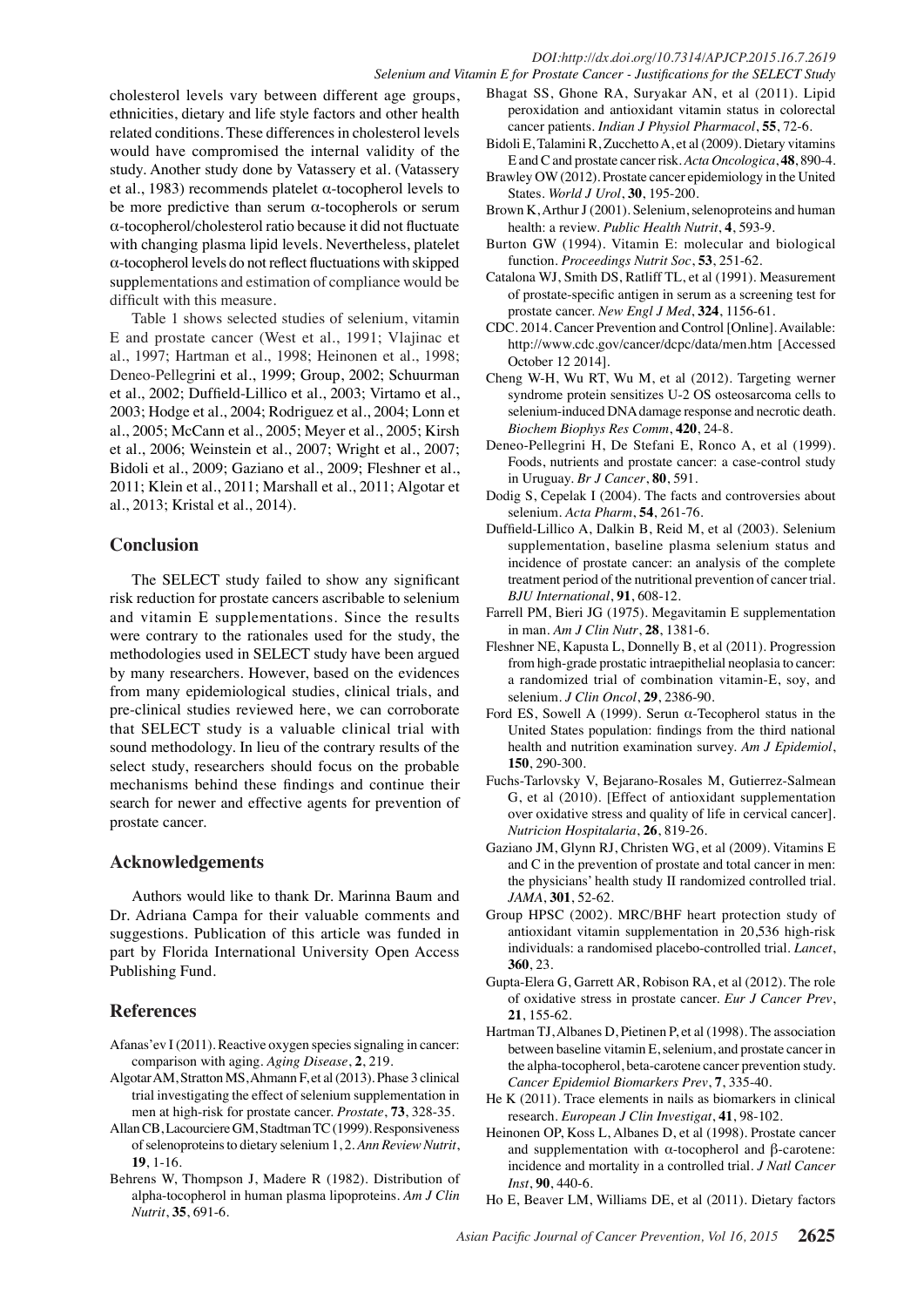and epigenetic regulation for prostate cancer prevention. advances in nutrition: *Intern Rev J*, **2**, 497-510.

- Hodge AM, English DR, McCredie MR, et al (2004). Foods, nutrients and prostate cancer. *Cancer Causes Control*, **15**, 11-20.
- Horwitt M (1960). Vitamin E and lipid metabolism in man. *Am J Clin Nutrit*, **8**, 451-61.
- Ide H, Lu Y, Yu J, et al (2012). Testosterone promotes DNA damage response under oxidative stress in prostate cancer cell lines. *Prostate*, **72**, 1407-11.
- Kheirandish P, Chinegwundoh F (2011). Ethnic differences in prostate cancer. *Br J Cancer*, **105**, 481-5.
- Kim J-E, Han M, Hanl K-S, et al (2011). Vitamin E inhibition on platelet procoagulant activity: Involvement of aminophospholipid translocase activity. *Thrombosis Res*, **127**, 435-42.
- Kirsh VA, Hayes RB, Mayne ST, et al (2006). Supplemental and dietary vitamin E, β-carotene, and vitamin C intakes and prostate cancer risk. *J Natl Cancer Inst*, **98**, 245-54.
- Klein E, Thompson I, Lippman S, et al (2000). SELECT: the selenium and Vitamin E Cancer prevention trial: rationale and design. *Prostate Cancer Prostatic Diseases*, **3**, 145-51.
- Klein EA, Thompson IM, Tangen CM, et al (2011). Vitamin E and the risk of prostate cancer: the selenium and Vitamin E Cancer Prevention Trial (SELECT). *JAMA*, **306**, 1549-56.
- Kristal AR, Darke AK, Morris JS, et al (2014). Baseline selenium status and effects of selenium and vitamin E supplementation on prostate cancer risk. *J Natl Cancer Inst*, **106**, djt456.
- Laranjinha J, Vieira Ol, Madeira Vt, et al (1995). Two related phenolic antioxidants with opposite effects on vitamin E content in low density lipoproteins oxidized by ferrylmyoglobin: consumption vs regeneration. *Arch Biochem Biophys*, **323**, 373-81.
- Lawal A, Kolude B, Adeyemi B, et al (2012). Serum antioxidant vitamins and the risk of oral cancer in patients seen at a tertiary institution in Nigeria. *Nigerian J Clin Practice*, **15**.
- Lemire M, Philibert A, Fillion M, et al (2012). No evidence of selenosis from a selenium-rich diet in the Brazilian Amazon. *Environment Int*, **40**, 128-36.
- Levander OA (1997). Selenium requirements as discussed in the 1996 joint FAO/IAEA/WHO expert consultation on trace elements in human nutrition. *Biomed Environment Sci*, **10**, 214-9.
- Ling MT, Luk SU, Al-Ejeh F, et al (2012). Tocotrienol as a potential anticancer agent. *Carcinogenesis*, **33**, 233-9.
- Liu J-G, Zhao H-J, Liu Y-J, et al (2012). Effect of two selenium sources on hepatocarcinogenesis and several angiogenic cytokines in diethylnitrosamine-induced hepatocarcinoma rats. *J Trace Elements Med Biology*, **26**, 255-61.
- Lonn E, Bosch J, Yusuf S, et al (2005). Effects of long-term vitamin E supplementation on cardiovascular events and cancer: a randomized controlled trial. *JAMA*, **293**, 1338-47.
- Marshall JR, Tangen CM, Sakr WA, et al (2011). Phase III trial of selenium to prevent prostate cancer in men with high-grade prostatic intraepithelial neoplasia: SWOG S9917. *Cancer Prev Res*, **4**, 1761-9.
- McCann SE, Ambrosone CB, Moysich KB, et al (2005). Intakes of selected nutrients, foods, and phytochemicals and prostate cancer risk in western New York. *Nutrit Cancer*, **53**, 33-41.
- Meyer F, Galan P, Douville P, et al (2005). Antioxidant vitamin and mineral supplementation and prostate cancer prevention in the SU. VI. MAX trial. *Int J Cancer*, **116**, 182-6.
- Miller AB (2012). New data on prostate-cancer mortality after PSA screening. *N Engl J Med*, **366**, 1047-8.
- Morris MC, Beckett LA, Scherr PA, et al (1998). Vitamin E and vitamin C supplement use and risk of incident Alzheimer disease. *Alzheimer Dis Assoc Dis*, **12**, 121-6.
- Muir C, Nectoux J, Staszewski J (1991). The epidemiology of prostatic cancer: geographical distribution and time-trends. *Acta Oncol*, **30**, 133-40.
- Neve J (1991). Methods in determination of selenium states. *J Trace Elements Electrolytes Health Disease*, **5**, 1-17.
- NIH. 2013. Vitamin E fact sheet for health professionals [Online]. Available: http://ods.od.nih.gov/factsheets/ VitaminE-HealthProfessional/ [Accessed September 14 2014].
- Powell IJ, Banerjee M, Sakr W, et al (1999). Should African-American men be tested for prostate carcinoma at an earlier age than white men? *Cancer*, **85**, 472-7.
- Redman C, Scott JA, Baines AT, et al (1998). Inhibitory effect of selenomethionine on the growth of three selected human tumor cell lines. *Cancer Letters*, **125**, 103-10.
- Ripple MO, Hagopian K, Oberley TD, et al (1999). Androgeninduced oxidative stress in human LNCaP prostate cancer cells is associated with multiple mitochondrial modifications. *Antioxidants Redox Signal*, **1**, 71-81.
- Rodriguez C, Jacobs EJ, Mondul AM, et al (2004). Vitamin E supplements and risk of prostate cancer in US men. *Cancer Epidemiology Biomarkers Prev*, **13**, 378-82.
- Roemeling S, Roobol MJ, Kattan MW, et al (2007). Nomogram use for the prediction of indolent prostate cancer. *Cancer*, **110**, 2218-21.
- Sakr W, Grignon D, Haas G (1998). Pathology of premalignant lesions and carcinoma of the prostate in African-American men. *Sem Urol Oncol*, **16**, 214-20.
- Schröder FH, Hugosson J, Roobol MJ, et al (2009). Screening and prostate-cancer mortality in a randomized European study. *New Engl J Med*, **360**, 1320-8.
- Schuurman AG, Goldbohm RA, Brants HA, et al (2002). A prospective cohort study on intake of retinol, vitamins C and E, and carotenoids and prostate cancer risk (Netherlands). *Cancer Causes Control*, **13**, 573-82.
- Shimizu H, Ross R, Bernstein L, et al (1991). Cancers of the prostate and breast among Japanese and white immigrants in Los Angeles County. *Br J Cancer*, **63**, 963-6.
- Steyerberg E, Roobol M, Kattan M, et al (2007). Prediction of indolent prostate cancer: validation and updating of a prognostic nomogram. *J Urology*, **177**, 107-12.
- Swanson C, Patterson B, Levander O, et al (1991). Human [74Se] selenomethionine metabolism: a kinetic model. *Am J Clin Nutrit*, **54**, 917-26.
- Thompson Jr IM, Goodman PJ, Tangen CM, et al (2013). Longterm survival of participants in the prostate cancer prevention trial. *New Engl J Med*, **369**, 603-10.
- Torricelli P, Caraglia M, Abbruzzese A, et al (2013). γ-Tocopherol inhibits human prostate cancer cell proliferation by upregulation of transglutaminase 2 and down-regulation of cyclins. *Amino Acids*, **44**, 45-51.
- Vatassery G, Krezowski A, Eckfeldt J (1983). Vitamin E concentrations in human blood plasma and platelets. *Am J Clin Nutrition*, **37**, 1020-4.
- Venkateswaran V, Klotz LH (2010). Diet and prostate cancer: mechanisms of action and implications for chemoprevention. *Nature Reviews Urology*, **7**, 442-53.
- Virtamo J, Pietinen P, Huttunen J, et al (2003). Incidence of cancer and mortality following alpha-tocopherol and betacarotene supplementation: a postintervention follow-up. *JAMA*, **290**, 476-85.
- Vlajinac H, Marinkovic J, Ilic M, et al (1997). Diet and prostate cancer: a case-control study. *Eur J Cancer*, **33**, 101-7.
- Vykhovanets EV, Shankar E, Vykhovanets OV, et al (2011). High-fat diet increases NF-κB signaling in the prostate of reporter mice. *Prostate*, **71**, 147-56.
- Weinstein SJ, Wright ME, Lawson KA, et al (2007). Serum and